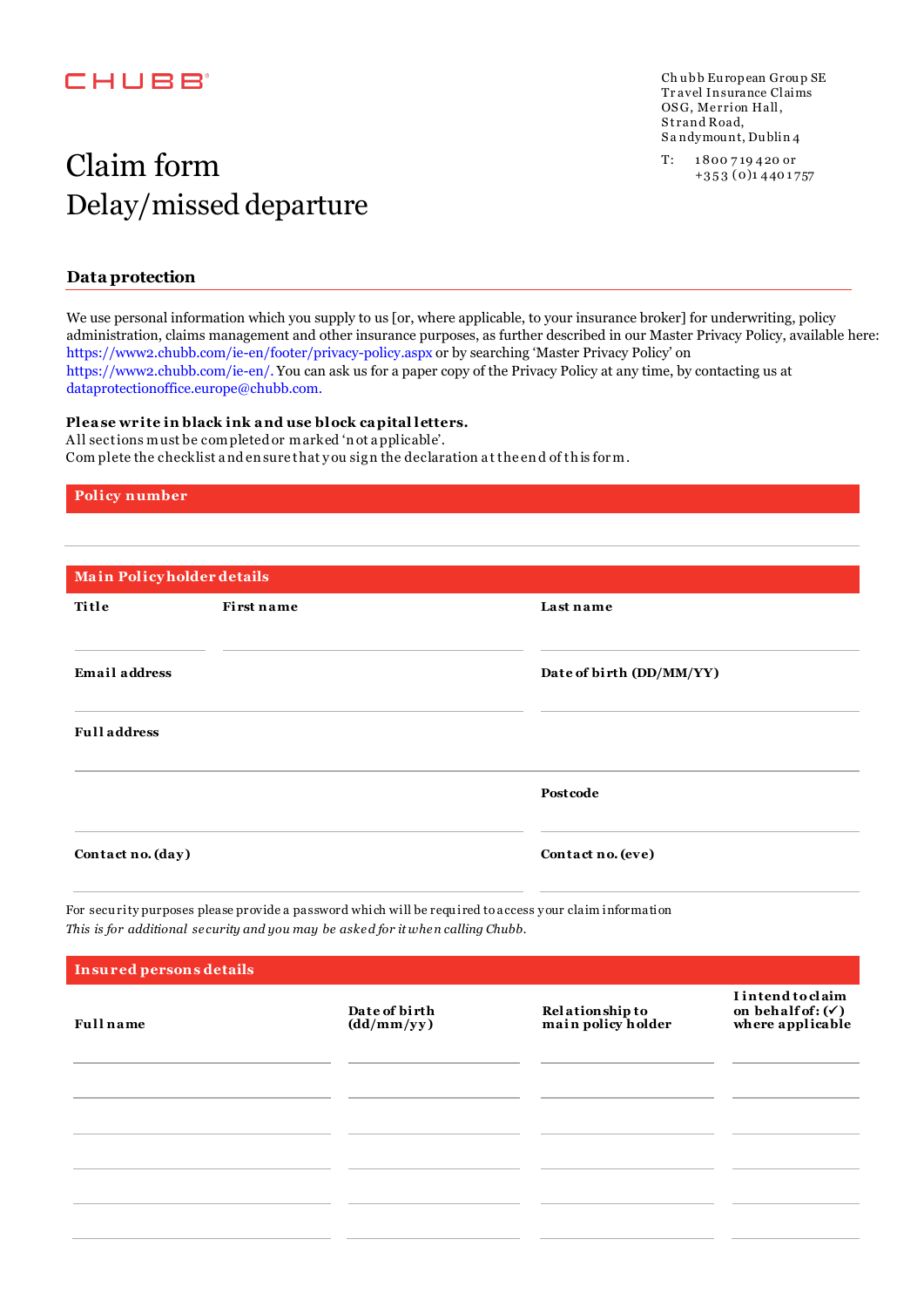## **T ravel details**

| Holiday:<br>Type of travel:<br>Business:                           |                                                                                                                                                |
|--------------------------------------------------------------------|------------------------------------------------------------------------------------------------------------------------------------------------|
| Please give reason for delay/missed departure                      |                                                                                                                                                |
|                                                                    |                                                                                                                                                |
|                                                                    |                                                                                                                                                |
|                                                                    |                                                                                                                                                |
|                                                                    |                                                                                                                                                |
|                                                                    |                                                                                                                                                |
|                                                                    |                                                                                                                                                |
|                                                                    |                                                                                                                                                |
|                                                                    |                                                                                                                                                |
|                                                                    |                                                                                                                                                |
|                                                                    |                                                                                                                                                |
|                                                                    |                                                                                                                                                |
| Please state the scheduled times of travel:<br>Ou tward date:      | Return date:                                                                                                                                   |
| Place of departure:                                                | Place of destination:                                                                                                                          |
| Departure time:                                                    | Arrival time:                                                                                                                                  |
|                                                                    |                                                                                                                                                |
| Please provide a copy of your original itinerary/travel documents. |                                                                                                                                                |
| Please state the <b>actual</b> times of travel:                    |                                                                                                                                                |
| Departure date:                                                    | Departure time:                                                                                                                                |
| Date of arrival:                                                   | Arrival time:                                                                                                                                  |
| Total delay time:                                                  |                                                                                                                                                |
| missed scheduled departure                                         | Please provide documentary evidence from your carrier/tour operator to confirm actual departure, arrival time and reason for delay or that you |

### **Pl ease provide any additional information you feel would be of use to us**

| ,一个人的人都是一个人的人,我们也不会不会不会。""我们,我们也不会不会不会不会。""我们,我们也不会不会不会不会。""我们,我们也不会不会不会不会。""我们,我 |                                              |
|-----------------------------------------------------------------------------------|----------------------------------------------|
|                                                                                   |                                              |
|                                                                                   |                                              |
|                                                                                   |                                              |
|                                                                                   |                                              |
| ,我们也不会有什么?""我们的人,我们也不会不会不会。""我们的人,我们也不会不会不会不会。""我们的人,我们也不会不会不会不会。""我们的人,我们也不会不会不  | the control of the control of the control of |
|                                                                                   |                                              |
|                                                                                   |                                              |
| ,我们也不会不会不会。""我们的,我们也不会不会不会。""我们的,我们也不会不会不会不会。""我们的,我们也不会不会不会不会。""我们的,我们也不会不会不会不会  |                                              |
|                                                                                   |                                              |
|                                                                                   |                                              |
|                                                                                   |                                              |
|                                                                                   |                                              |
|                                                                                   |                                              |
|                                                                                   | the control of the control of the control of |
|                                                                                   |                                              |
|                                                                                   |                                              |
|                                                                                   |                                              |
|                                                                                   |                                              |
|                                                                                   |                                              |
|                                                                                   |                                              |